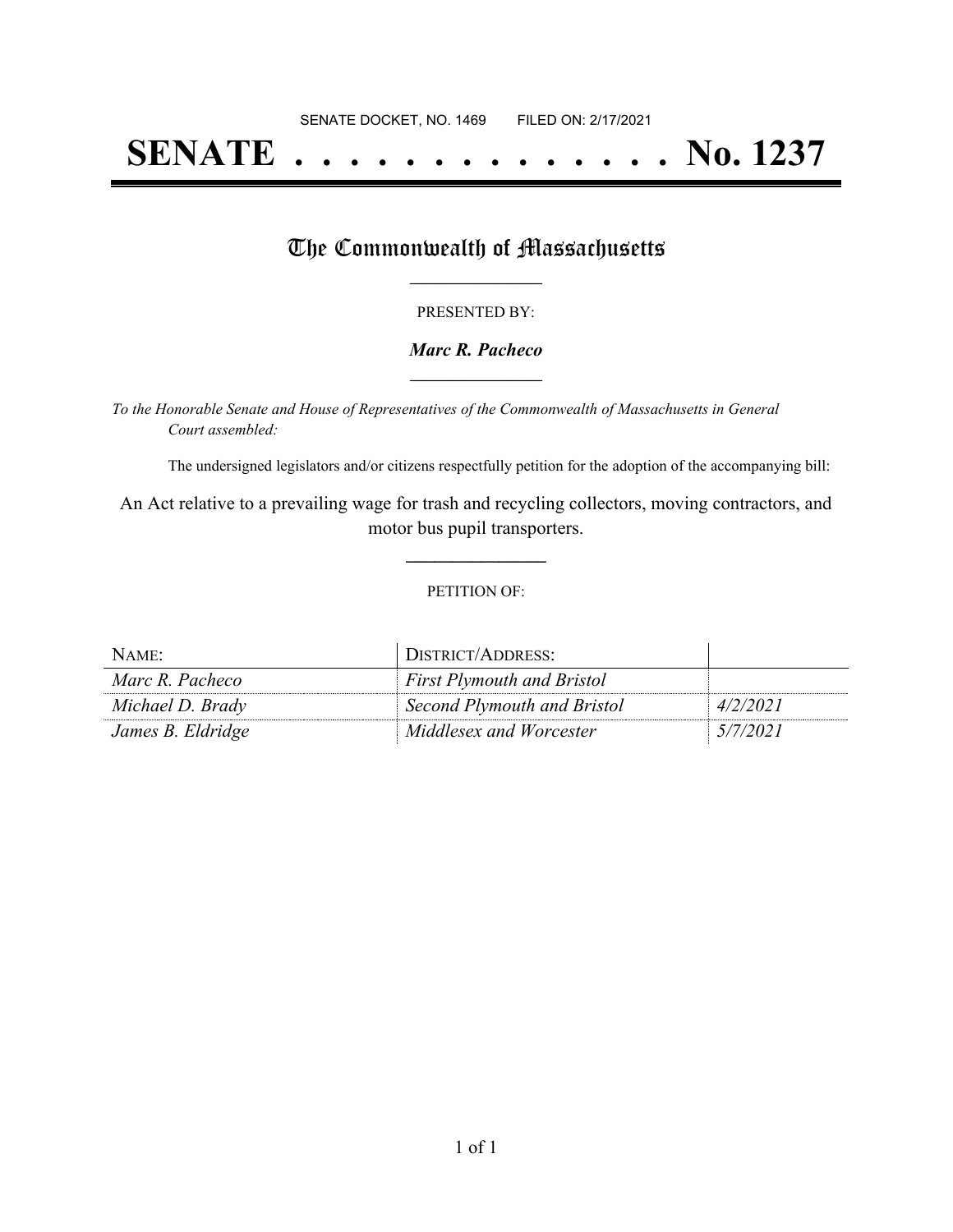#### SENATE DOCKET, NO. 1469 FILED ON: 2/17/2021

## **SENATE . . . . . . . . . . . . . . No. 1237**

By Mr. Pacheco, a petition (accompanied by bill, Senate, No. 1237) of Marc R. Pacheco and Michael D. Brady for legislation relative to a prevailing wage for trash and recycling collectors, moving contractors, and motor bus pupil transporters. Labor and Workforce Development.

### [SIMILAR MATTER FILED IN PREVIOUS SESSION SEE SENATE, NO. *1104* OF 2019-2020.]

## The Commonwealth of Massachusetts

**In the One Hundred and Ninety-Second General Court (2021-2022) \_\_\_\_\_\_\_\_\_\_\_\_\_\_\_**

**\_\_\_\_\_\_\_\_\_\_\_\_\_\_\_**

An Act relative to a prevailing wage for trash and recycling collectors, moving contractors, and motor bus pupil transporters.

Be it enacted by the Senate and House of Representatives in General Court assembled, and by the authority *of the same, as follows:*

1 SECTION 1. Chapter 149 of the Massachusetts General Laws is hereby amended by

2 striking Section 27F and inserting in place thereof the following section:

- 3 Section 27F: Wages of operators of rented equipment; agreements; penalty; civil action
- 4 Section 27F. No agreement of lease, rental or other arrangement, and no order or
- 5 requisition under which a truck or any automotive or other vehicle or equipment is to be engaged
- 6 in public works by the Commonwealth or by a county, city, town or district, shall be entered into
- 7 or given by any public official or public body unless said agreement, order or requisition
- 8 contains a stipulation requiring prescribed rates of wages, as determined by the commissioner, to
- 9 be paid to the operators of said trucks, vehicles or equipment. Any such agreement, order or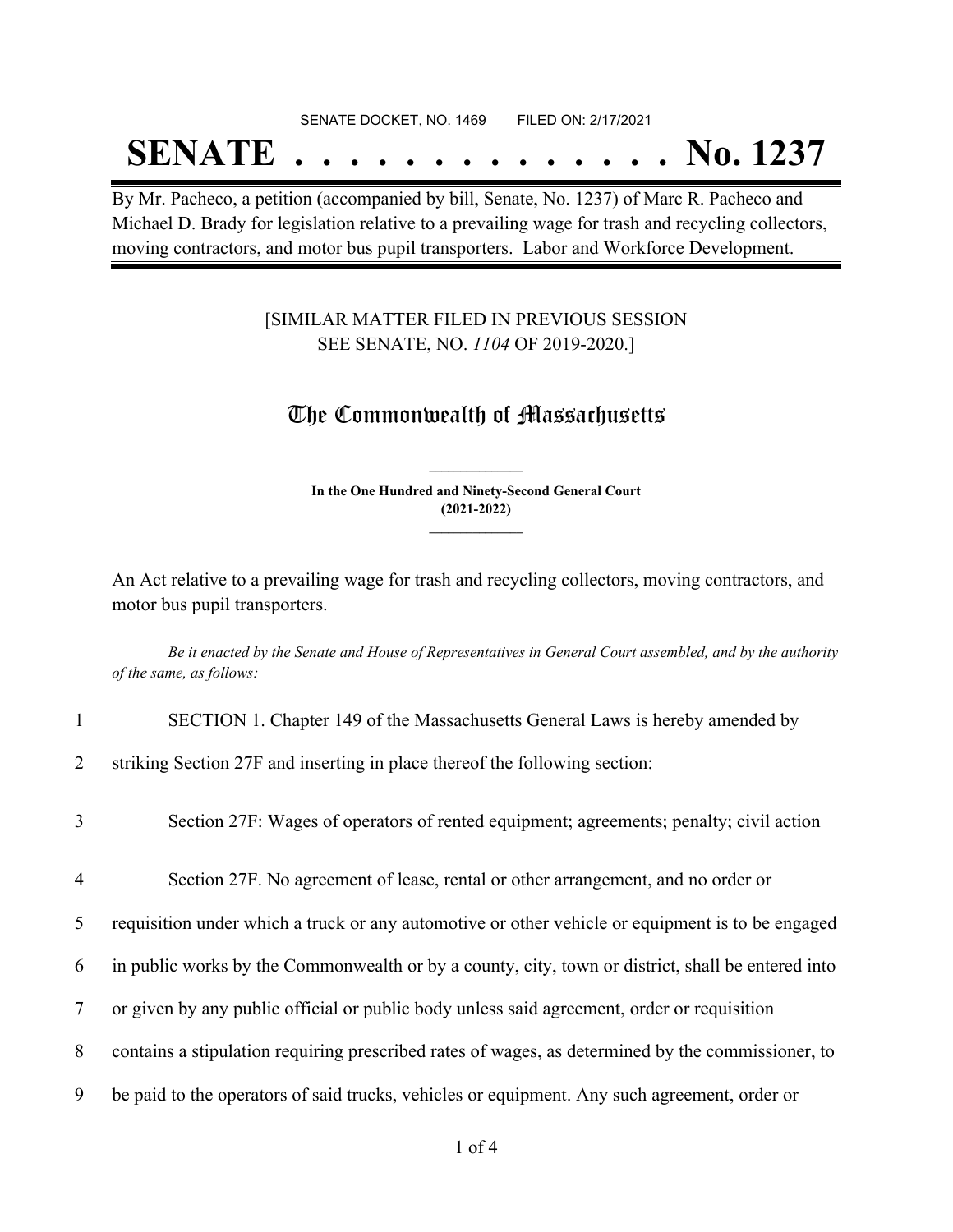requisition which does not contain said stipulation shall be invalid, and no payment shall be made thereunder. Said rates of wages shall be requested of said commissioner by said public official or public body, and shall be furnished by the commissioner in a schedule containing the classifications of jobs, and the rate of wages to be paid for each job. Said rates of wages shall include payments to health and welfare plans, pension plans, or, if no such plan is in effect between employers and employees, the amount of such payments shall be paid directly to said operators.

 Whoever pays less than said rates of wages, including payments to health and welfare funds, pension plans or the equivalent in wages, on said works, and whoever accepts for his own use, or for the use of any other person, as a rebate, gratuity or in any other guise, any part or portion of said wages or health and welfare funds, pension plans shall have violated this section and shall be punished or shall be subject to a civil citation or order as provided in section 27C.

 An employee claiming to be aggrieved by a violation of this section may, 90 days after the filing of a complaint with the attorney general, or sooner if the attorney general assents in writing, and within 3 years after the violation, institute and prosecute in his own name and on his own behalf, or for himself and for others similarly situated, a civil action for injunctive relief, for any damages incurred, and for any lost wages and other benefits. An employee so aggrieved who prevails in such an action shall be awarded treble damages, as liquidated damages, for any lost wages and other benefits and shall also be awarded the costs of the litigation and reasonable attorneys' fees.

 SECTION 2. Chapter 149 of the Massachusetts General Laws is hereby amended by striking Section 27G and inserting in place thereof the following section:

of 4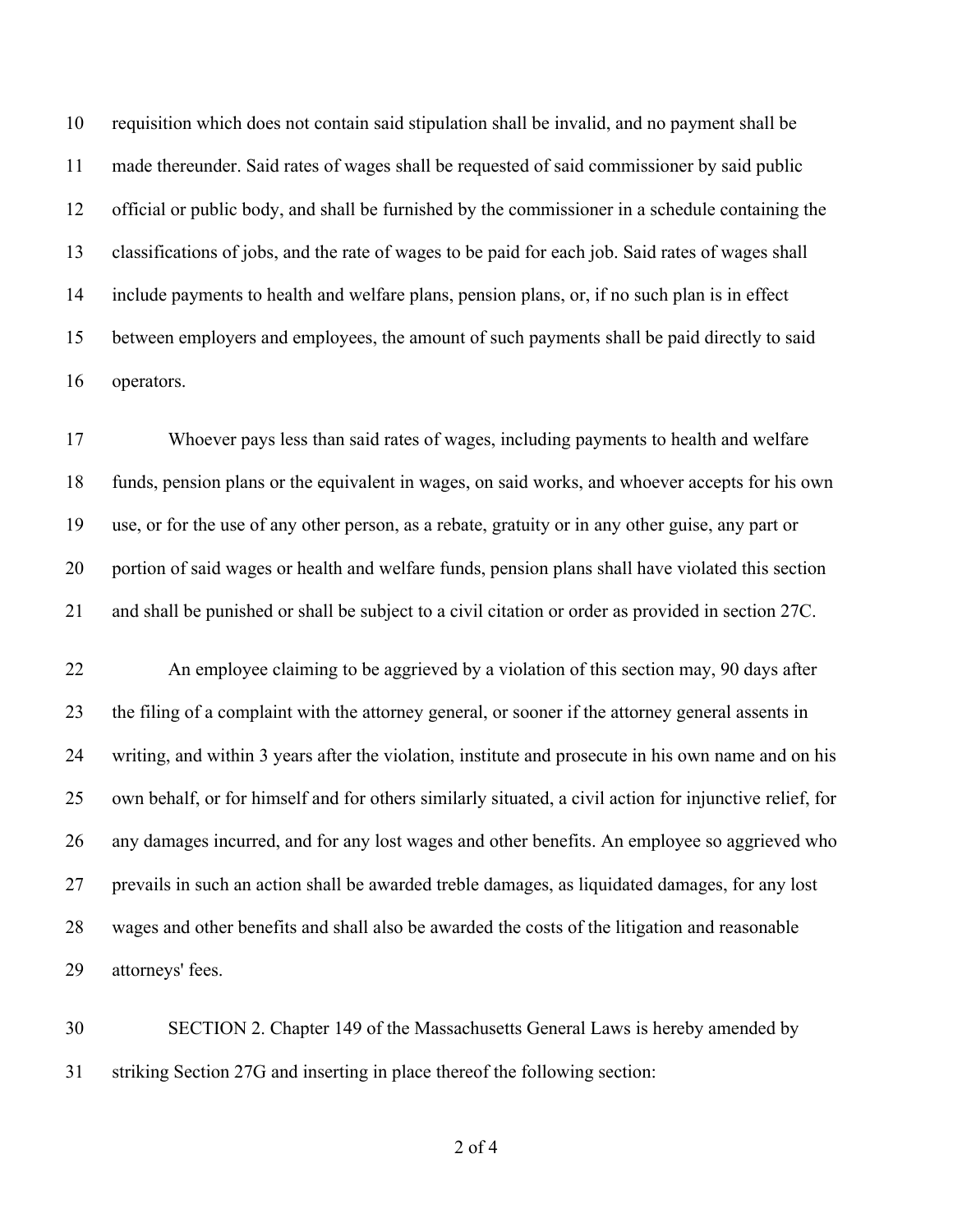Section 27G: Wages of employees of moving contractors; contracts; injunctive relief; damages

 Section 27G. No contract for the moving of office furniture and fixtures shall be entered into or given by the commonwealth or by a county, city, town or district unless said contract contains a stipulation requiring prescribed rates of wages, as determined by the commissioner, to be paid to the employees of a moving contractor. Any such contract which does not contain said stipulation shall be invalid, and no payment shall be made thereunder. Said rates of wages shall be requested of the commissioner by the commonwealth or by a county, city, town or district, and shall be furnished by the commissioner in a schedule containing the classifications of jobs and the rate of wages to be paid for each job. Said rates of wages shall include payments to health and welfare plans, pension plans or, if no such plan is in effect between employers and employees, the amount of such payments shall be paid directly to said employees.

 An employee claiming to be aggrieved by a violation of this section may, 90 days after the filing of a complaint with the attorney general, or sooner if the attorney general assents in writing, and within 3 years after the violation, institute and prosecute in his own name and on his own behalf, or for himself and for others similarly situated, a civil action for injunctive relief, for any damages incurred, and for any lost wages and other benefits. An employee so aggrieved who prevails in such an action shall be awarded treble damages, as liquidated damages, for any lost wages and other benefits and shall also be awarded the costs of the litigation and reasonable attorneys' fees.

 SECTION 3. Chapter 149 of the Massachusetts General Laws is hereby amended by inserting the following section: